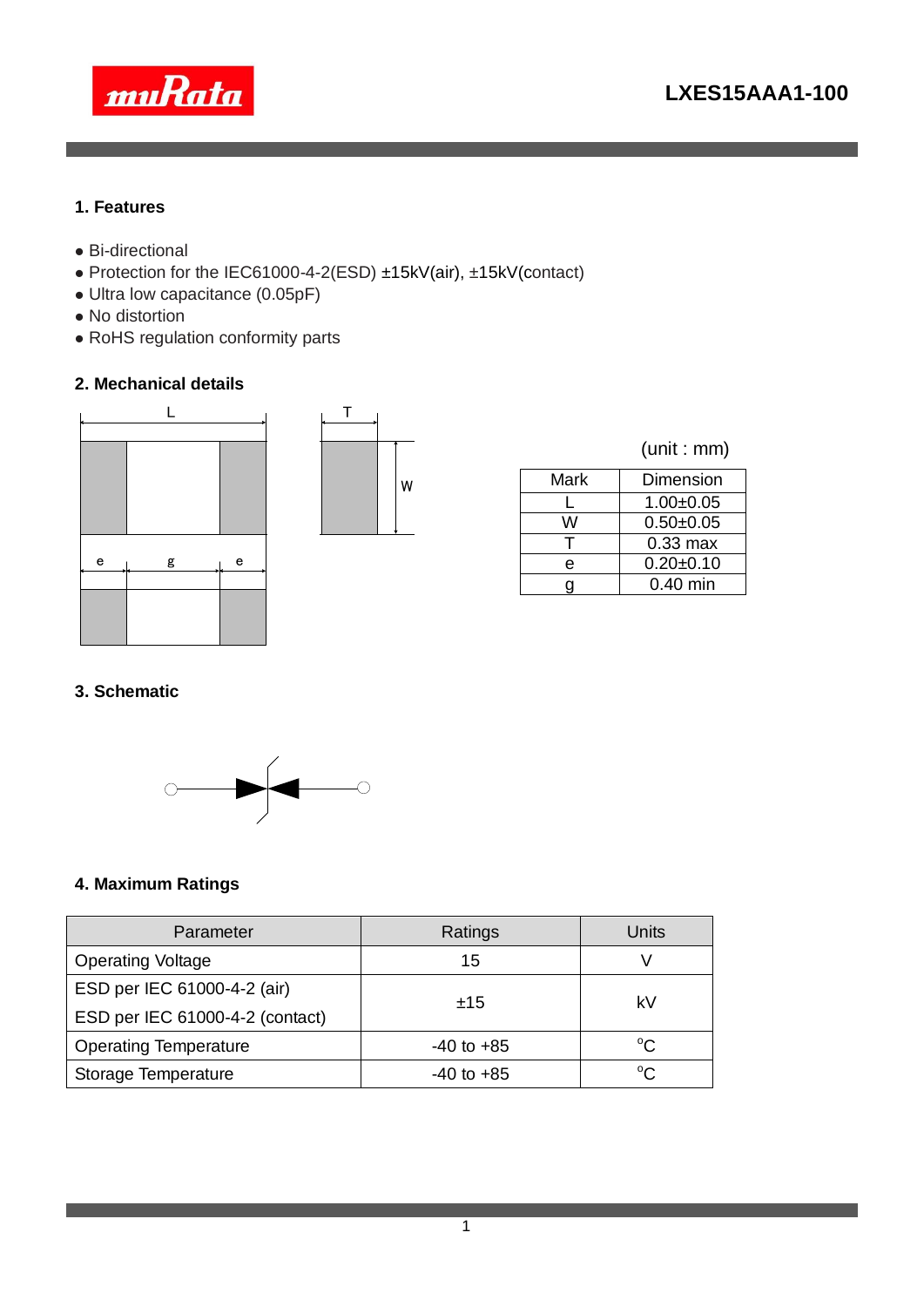

# **5. Electrical Characteristics (T=25 <sup>o</sup>C)**

| Parameter   | <b>Conditions</b> | Min | <b>Typ</b> | Max | <b>Jnits</b> |
|-------------|-------------------|-----|------------|-----|--------------|
| Capacitance | Vbias=0V, 1MHz    |     | 0.05       |     | pF           |

# **6**.**Typical Characteristic**



ESD Waveform (IEC61000-4-2:8kV Contact) Voltage vs. Capacitance



# **7. Soldering Footprint**



|      | (unit:mm) |
|------|-----------|
| Mark | Dimension |
| а    | 0.4       |
| h    | 1.2       |
|      | 0.5       |

Notes : this land layout is for reference purpose only.